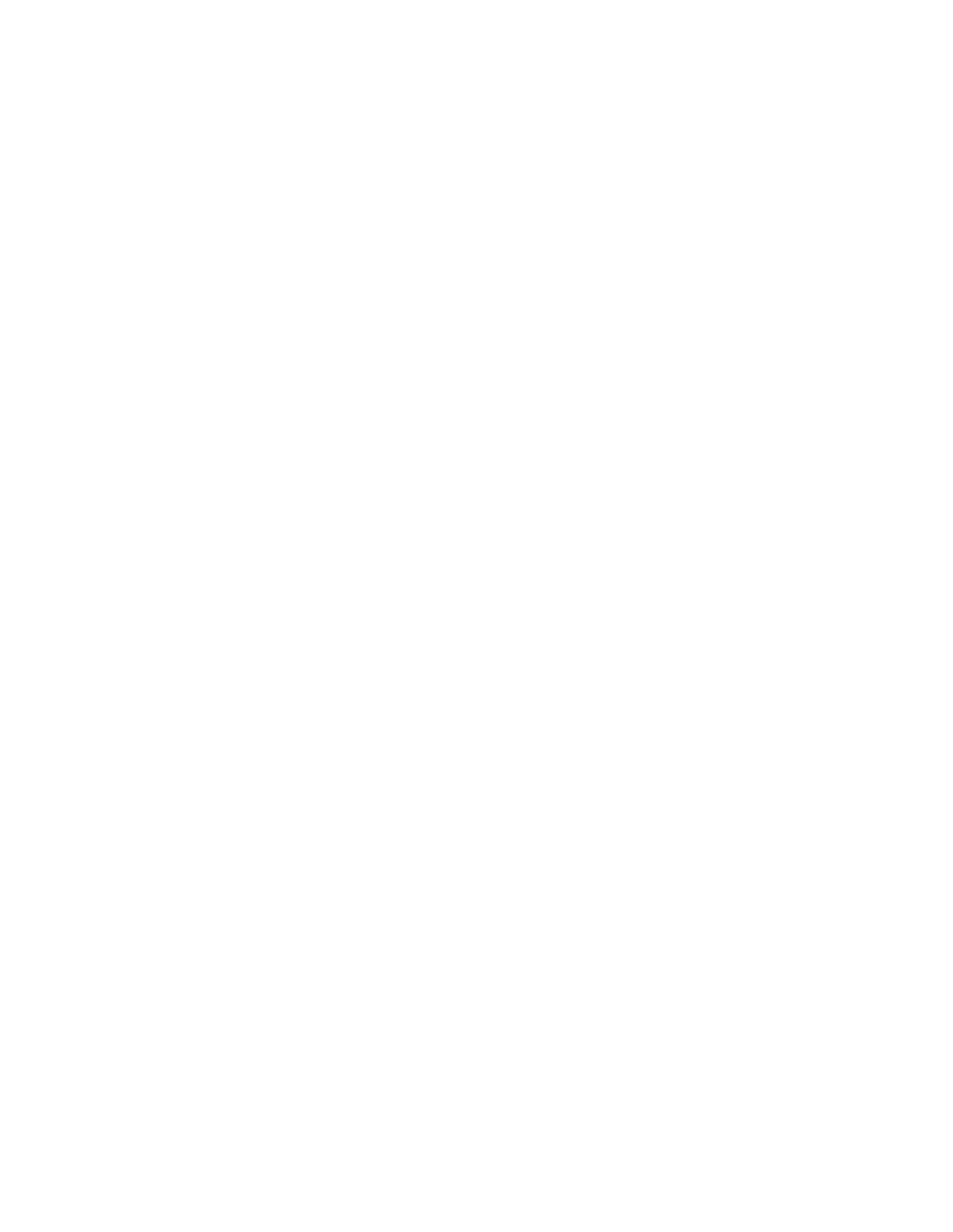## PROTECTION AND SUPERVISION OF MINORS ON CAMPUS

## CLARION UNIVERSITY OF PENNSYLVANIA

Published by the Office of Social Equity

Approved by the Council of Trustees on April 23, 2015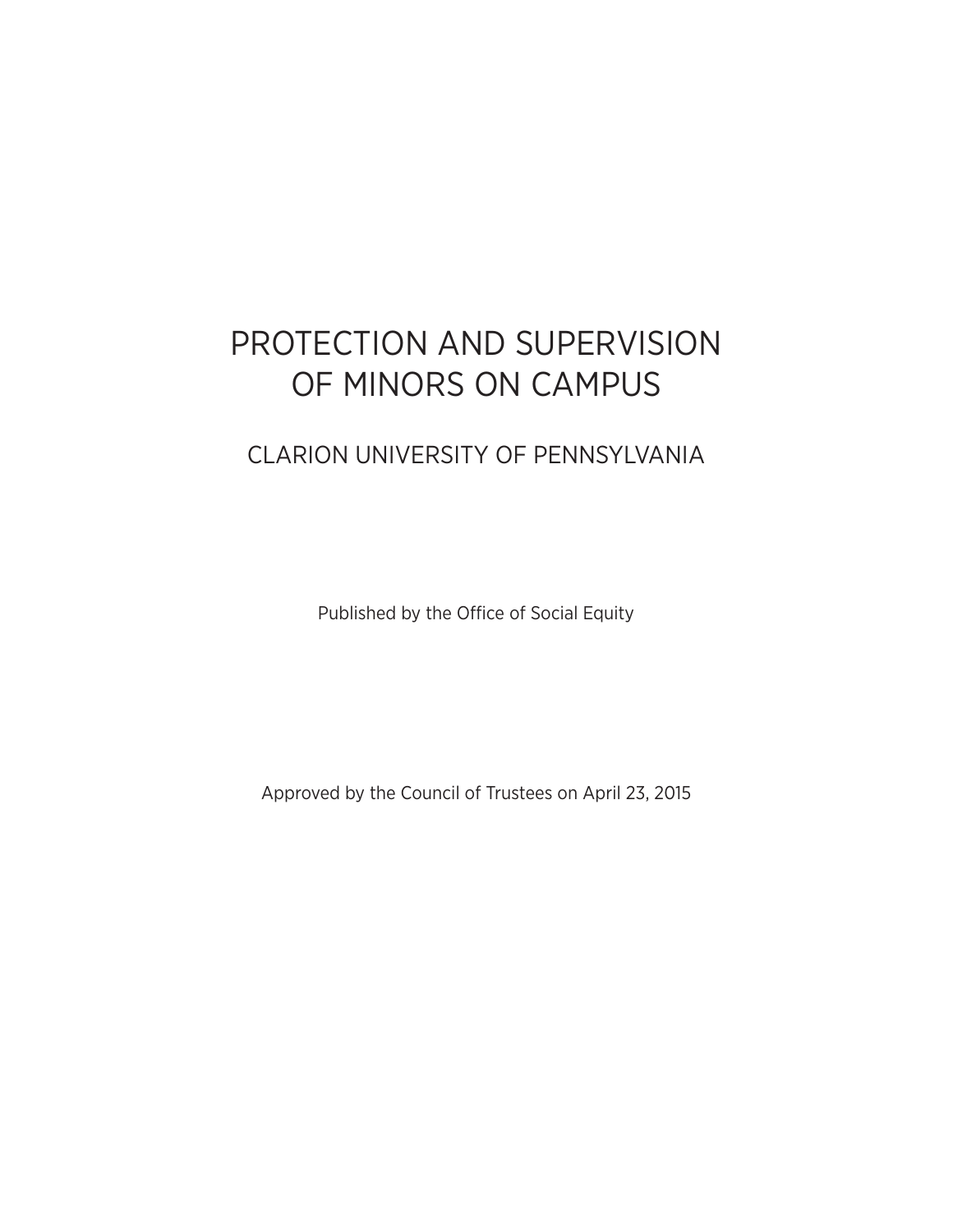## ACKNOWLEDGEMENTS

Special thanks are extended to the committee, as charged, by President Whitney, to develop the administrative policy on the "Protection and Supervision of Minors on Campus":

Mr. Timothy Fogarty, Associate Vice President for Finance and Administration Dr. Jocelind Gant, Assistant to the President for Social Equity (committee chair) Dr. Pamela Gent, Associate Vice President for Academic Affairs Dr. Ronald Nowaczyk, Provost and Vice President for Academic Affairs Mr. Matthew Shaffer, Coordinator of Judicial Affairs and Residence Life Mr. G. Chad Thomas, Director of Auxiliary Operations Ms. Amy Salsgiver, Executive Assistant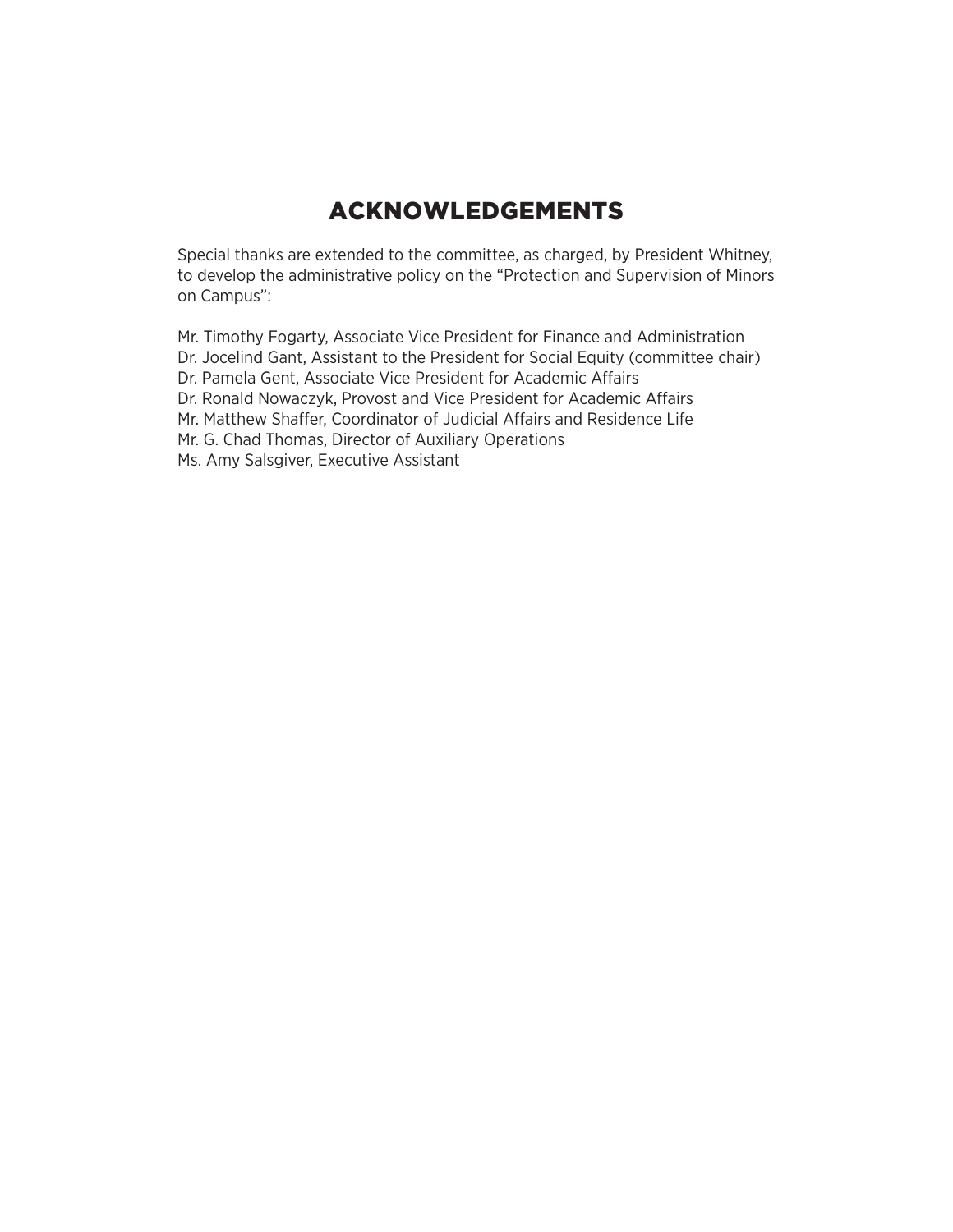## ADMINISTRATIVE POLICY: CLARION UNIVERSITY Protection and Supervision of Minors on Campus

### A. Purpose

Pursuant to the Pennsylvania State System of Higher Education Board of Governors (BOG) Policy 2014-01: *Protection of Minors*, it is the policy of Clarion University of Pennsylvania to promote the safety and security of children under the age of 18 years (minors) who participate in university-sponsored programs or activities held at the university, programs housed in University facilities, or held under the authority of the university at off-campus locations. This policy requires the registration of all programs involving minors that occur on campus and all university-sponsored programs that occur off campus; describes the requirements of administrators, faculty, coaches, staff, students, independent contractors and volunteers who interact with minors; and informs all members of the university community of their obligation to report any instances of known or suspected child abuse.

## B. Scope

All Clarion University units, administrators, faculty, coaches, staff, students, independent contractors, and volunteers in Clarion University-sponsored programs or in programs for minors held on university property must comply with this policy. This policy applies to all university-sponsored programs and activities involving minors regardless of location and all non-university programs and activities involving minors on university property. This policy applies to such programs and activities whether they are limited to daily activities or involve the housing of minors. Examples of programs governed by this policy include, but are not limited to, graduate and undergraduate course offerings, summer camps, specialty camps (e.g., academic and patient camps), outreach activities, workshops, conferences, tutoring, educational programs, licensed child care facilities and programs, and affiliated entity activities. All programs subject to state licensure are required to comply with applicable laws and regulations. Program Administrators should consult with the appropriate vice president and university legal counsel regarding licensure questions.

Except for the reporting of child abuse, this policy does not apply to: (1) events on campus that are open to the general public and which minors attend at the sole discretion of their parents or legal guardians, (2) private events where minors attend under parental or legal guardian supervision, or (3) other programs as may be designated by the university president or designated official in advance and in writing as exempt from this policy or specific provisions of this policy.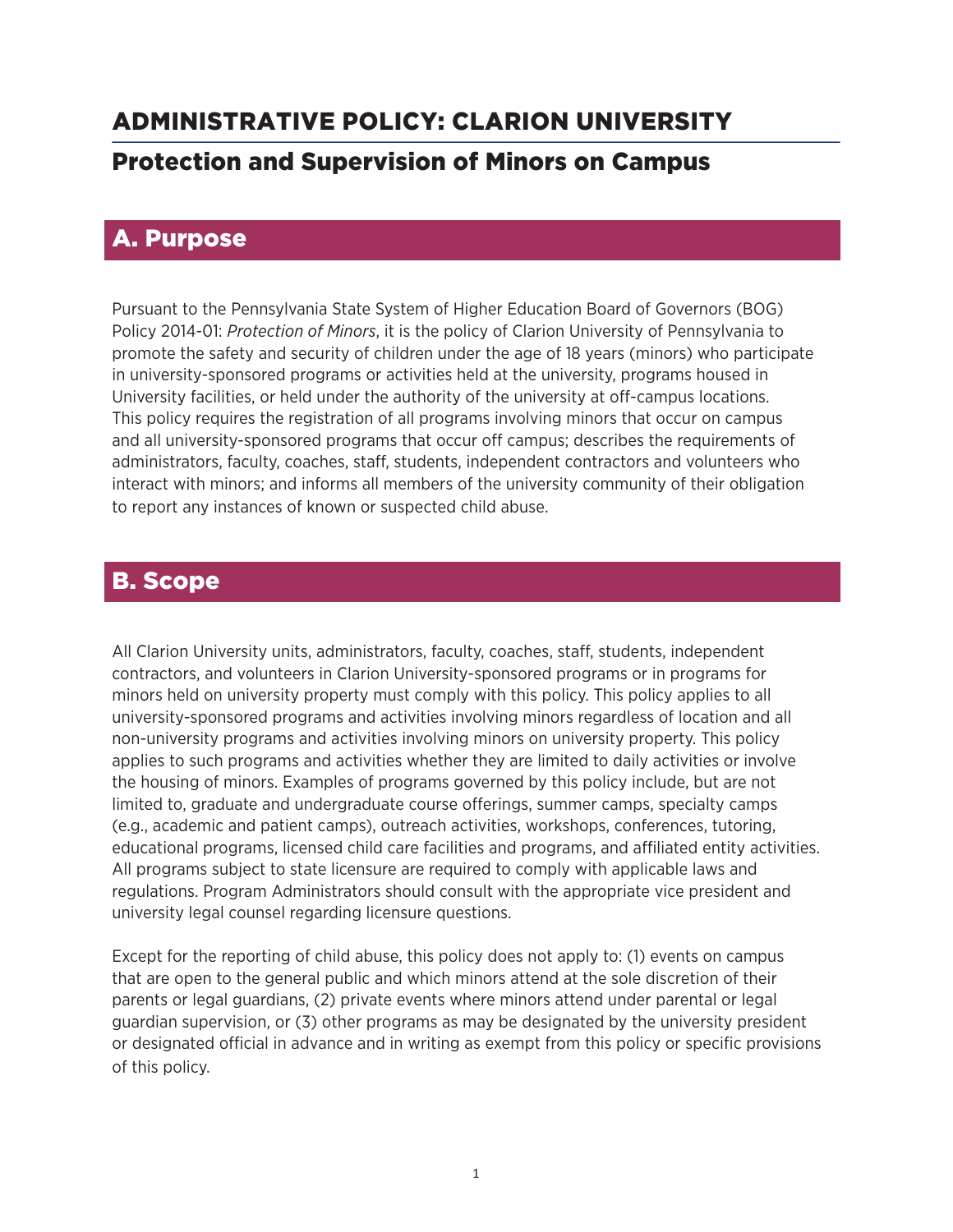## C. Definitions

**Affiliated Entity:** A private organization (typically classified as a 501(c) (3) nonprofit organization for federal tax purposes) that exists solely for the benefit of the university, and is recognized as such by the University's Council of Trustees including, but not limited to, foundations, alumni associations, and student associations.

**Authorized Adults or Program Staff:** Individuals, paid or unpaid, who may have direct contact, interact with, treat, supervise, chaperone, or otherwise oversee minors. This includes, but is not limited to faculty, staff, volunteers, managers, coaches, undergraduate and graduate students, interns, employees of temporary employment agencies, and independent contractors. Roles of authorized adults or program staff include, but are not limited to, positions as counselors, chaperones, coaches, instructors, health care providers, and outside providers running programs in leased facilities. This definition does not include temporary guest speakers, presenters, or other individuals who have no direct contact with program participants other than short-term activities supervised by program staff; also excluded are fellow students whose only role is as a participant in the education, services, or program offered. All members of the university community are considered to be mandated reporters as defined by Child Protective Services Law, 23 Pa C.S. §6311(a) and are required to report suspected child abuse to the Department of Human Services (DHS) and the Clarion University Chief of Police.

#### **Background Clearance Check:**

- Pennsylvania State Police criminal history record check
- Pennsylvania Department of Human Services (formerly Department of Public Welfare) Child Abuse History Clearance
- A federal criminal history record check

**Child Abuse:** Child abuse is defined in the Child Protective Services Law, 23 Pa. C.S. §6303. The statutory definition of the term "child abuse" includes intentionally, knowingly or recklessly doing any of the following:

- **•** *Physical Abuse:* Causing bodily injury to a child through any act or failure to act including but not limited to kicking, biting, throwing, burning, stabbing or cutting a child in a manner that endangers the child.
- **•** *Sexual Abuse or Exploitation:* Includes but is not limited to rape, sexual assault, molestation, incest, indecent exposure, or otherwise exploiting a child in a manner that the child is used for the purpose of sexual stimulation or gratification of any individual.
- **•** *Emotional or Mental Abuse:* Causing or substantially contributing to serious mental injury through any act or series of such acts or a failure to act.
- **•** *Neglect:* A severe or persistent failure to provide for a child's physical, emotional, or basic needs.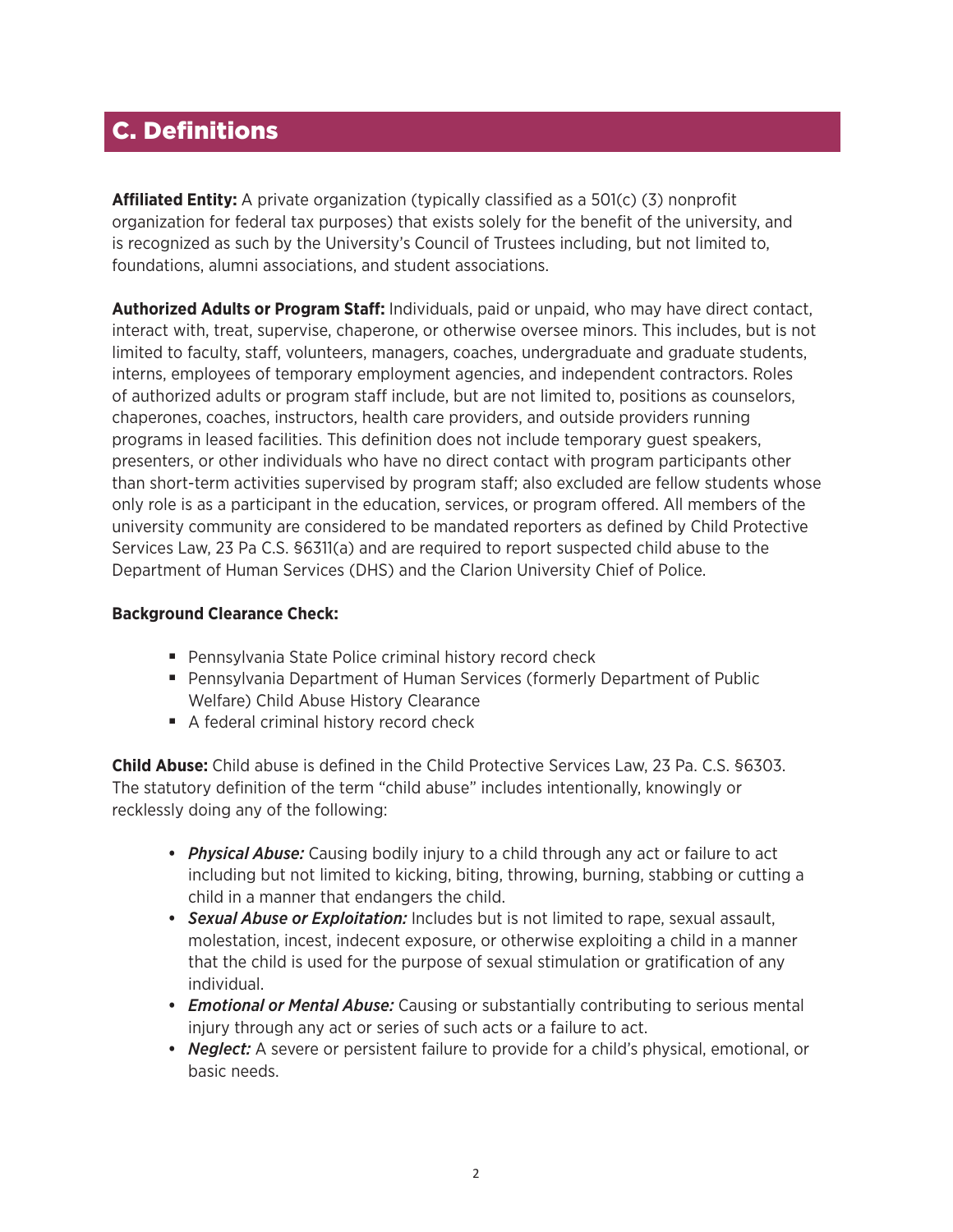**Direct Contact:** Providing care, supervision, guidance, or control; or routine interaction with minors.

**Independent Contractor**: an individual who provides a program, activity, or service to a State System entity that is responsible for the care, supervision, guidance, or control of children.

**Mandated Reporter:** All Clarion University employees are mandated reporters pursuant to the Child Protective Services Law (23 Pa. C.S. §6311), State System Board of Governors policy, and Clarion University policy. This includes individuals who fall within one or more of the following classifications: all administrators, faculty, academic staff, adjunct faculty, clinical faculty, support staff (including regular, temporary, and on-call), student employees, coaches, graduate assistants, and leased employees. In addition, university independent contractors and volunteers are also deemed mandated reporters under this policy. Mandated reporters are required to report suspected child abuse to the Clarion University Chief of Police.

**Minor/Child/Youth:** Any person under 18 years of age. Minors may be enrolled undergraduate/ graduate students; students "dually enrolled" with the university and in elementary, middle, or high school; employees; or participants in program activities.

**One-on-One Contact:** Personal, unsupervised interaction between any authorized adult or program staff and a participant without at least one other authorized adult or program staff, parent or legal guardian being present.

**Program, Activity or Service:** Programs, activities or services offered by various academic or administrative units of the university, or by non-university groups using university facilities where the parents or legal guardians are not responsible for the care, custody, or control of their children. This includes, but is not limited to, workshops, services, camps, conferences, campus visits, and similar activities. These do not include organized events where parents or legal guardians are responsible for minors.

**Program Administrator:** The person(s) who has primary and direct operational responsibility for managing a program or event.

**Registry:** An official record or list of authorized adults or programs, maintained by the Clarion University Office of Conference and Event Services.

**Sponsoring Unit:** The academic or administrative unit of the university that offers a program or gives approval for the use of university facilities.

**University Facilities:** Facilities owned, leased, or otherwise controlled by Clarion University, including spaces used for education, athletics, dining, recreation, university housing, and oncampus affiliate-owned housing.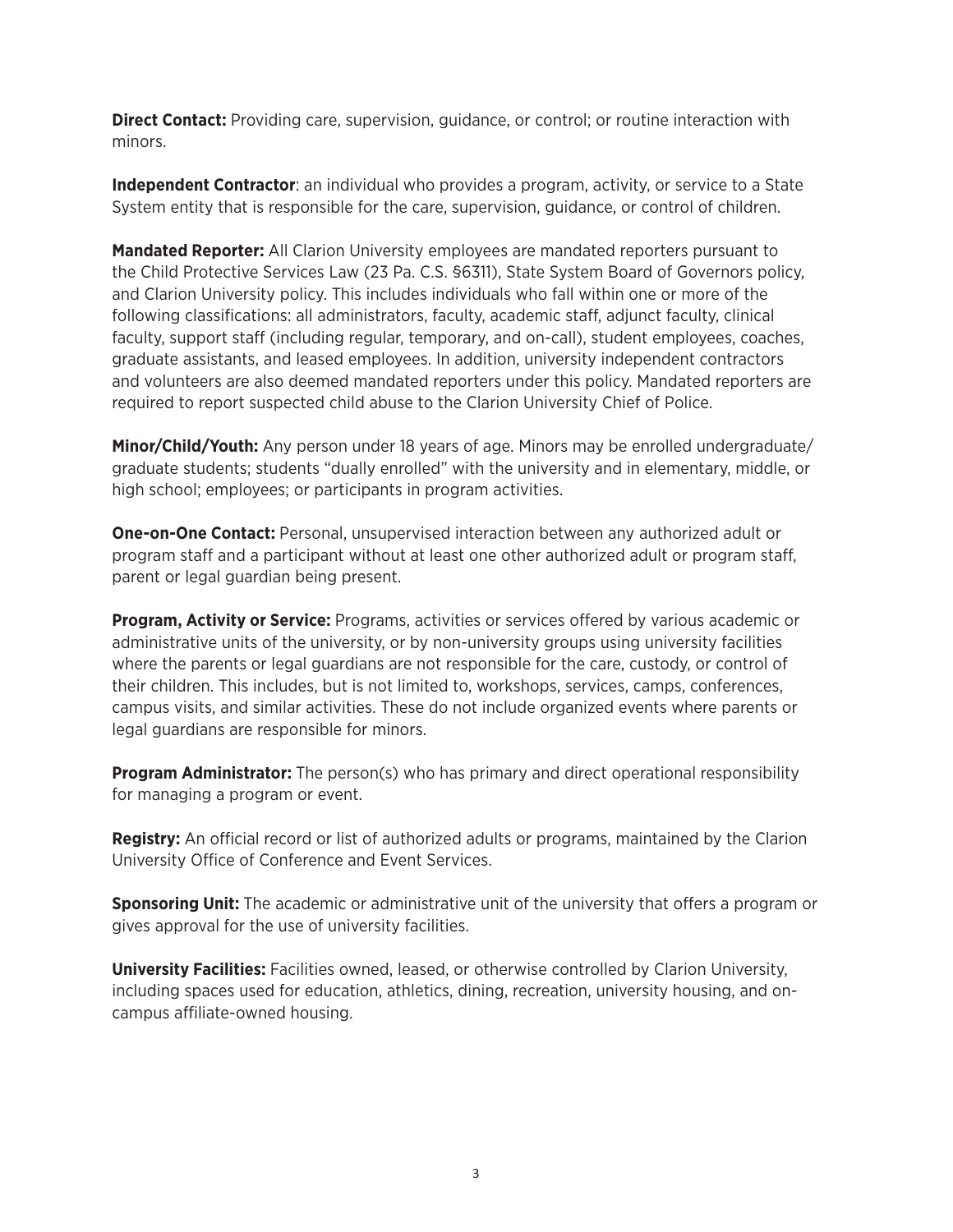**University-Sponsored Programs:** Programs that are directly managed by university faculty, staff, managers, or affiliated entities on behalf of the university. All university-sponsored programs must be registered.

**Non-University-Sponsored Programs:** Programs that are not operated on behalf of the university or under the university's direct control.

## D. Policy

Clarion University establishes the following policies and procedures regarding the protection of minors.

**I. Authorized Adults and Program Registration:** The Office of Conference and Event Services is the designated office responsible for establishing and maintaining a registry of university authorized adults and program staff, and university-sponsored and nonuniversity sponsored programs for minors. All programs must be registered annually by the Program Administrator and must be registered no later than 30 calendar days before the program start date.

#### **II. Program Registration Requirements**

The Program Administrator shall file a registration with the Office of Conference and Event Services identifying and describing the following:

- a. A list of all authorized adults and program staff for the program. The Program Administrator is responsible for ensuring that authorized adults and program staff have obtained required background screenings consistent with this policy under Section IV and all other applicable policies and laws.
- b. A certification that all authorized adults and program staff have undergone training as if designated a mandated reporter under Pennsylvania law and training on policies and issues related to minor health, wellness, safety, and security (See section VII of this policy).
- c. A statement regarding the supervision ratio for the program.
- d. A statement regarding safety and security planning for the program.
- e. A certification that parents or legal guardians of minors have submitted or will submit the appropriate participation requirement forms. These forms may include, but are not limited to, a participation agreement, health form, emergency contact form, proof of medical insurance, photo and recording release, and participant code of conduct.
- f. A description of the transportation associated with the program, if applicable.
- g. A description of the housing associated with the program, if applicable.
- h. Response protocols when an authorized adult or program staff is accused of misconduct.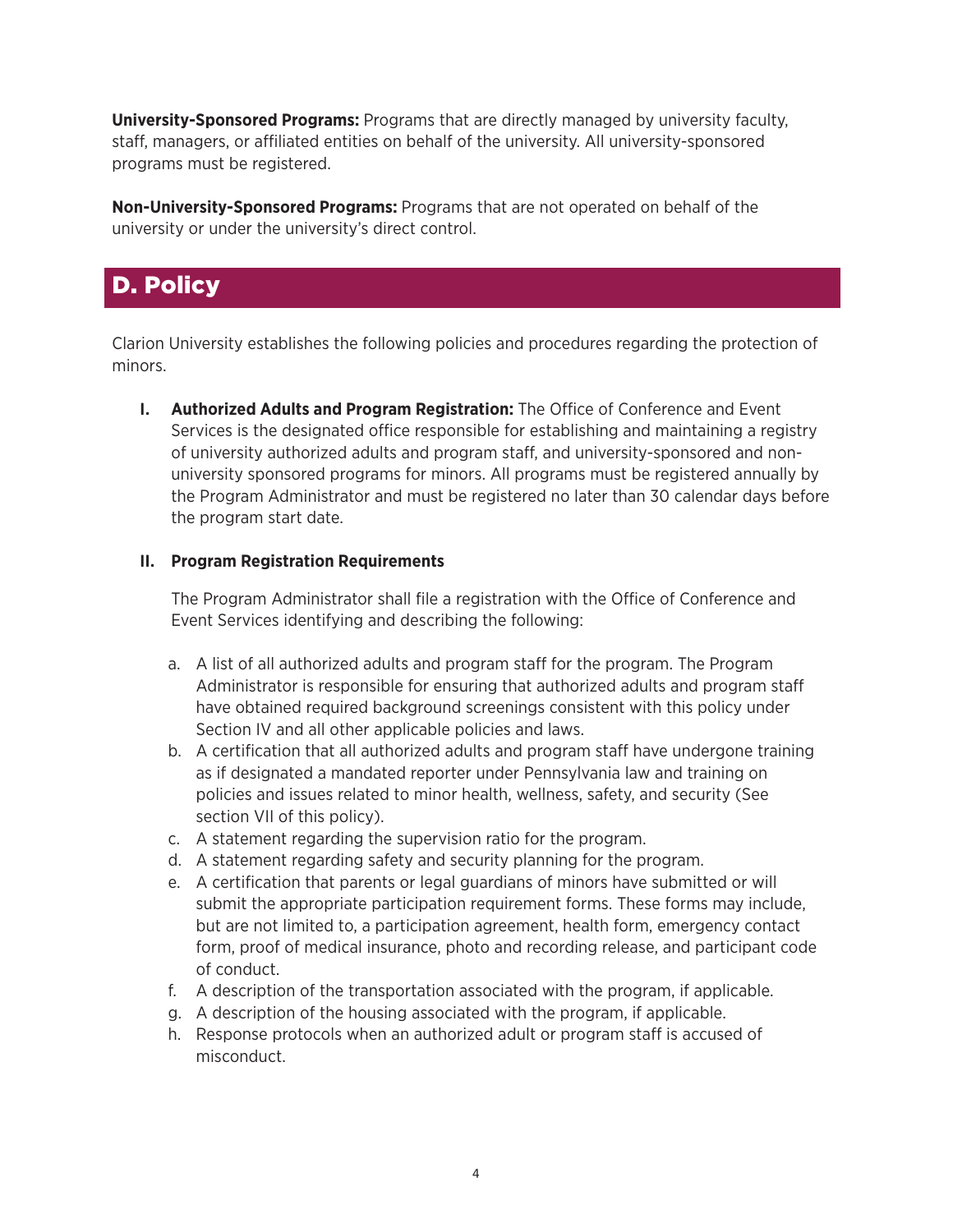- i. Response protocols when a participant is accused of misconduct.
- j. Program orientation or information for minors and parents.
- k. Insurance requirements as detailed in Section V of this policy.
- l. Record retention.

#### **III. Authorized Adults or Program Staff Code of Conduct**

Authorized adults or program staff should be positive role models for minors and act in a responsible manner that is consistent with the mission of Clarion University. Authorized adults or program staff are required to comply with all applicable laws and PASSHE Board of Governors' and university policies. Authorized adults or program staff working in programs covered by this policy must follow these expectations:

- a. Do not engage in any sexual activity, make sexual comments, tell sexual jokes, or share sexually explicit material with minors or assist in any way to provide access to such material to minors.
- b. Do not engage or allow minors to engage you in romantic or sexual conversations or related matters. Similarly, do not treat minors as confidantes; refrain from sharing sensitive personal information about yourself. Examples of sensitive personal information that should not be shared with minors are information about financial challenges, workplace challenges, drug or alcohol use, and romantic relationships.
- c. Do not touch minors in a manner that a reasonable person could interpret as inappropriate. All personal contact should generally only be in the open, and in response to the minor's needs, for a purpose that is consistent with the program's mission and culture, or for a clear educational, developmental, or health-related purpose (e.g., treatment of an injury). Any refusal or resistance from the minor should be respected.
- d. Do not use harassing language that would violate Board of Governors' Policy 2009-03: *Social Equity*, or university harassment policies. The Board of Governors' policies are accessible at (http://www.passhe.edu/inside/policies/Pages/Board-of-Governors-Policies.aspx).
- e. Do not be alone with a minor. If one-on-one contact is required, meet in open, wellilluminated spaces or rooms with windows observable by other authorized adults or program staff, unless the one-on-one contact is expressly authorized by the program administrator or is being undertaken for medical care.
- f. Do not meet with minors outside of established times for program activities. Any exceptions require written parental authorization and must include more than one authorized adult or program staff.
- g. Do not invite individual minors to your home or other private locations. Any exceptions require authorization by the program administrator and written authorization by a parent/guardian.
- h. Do not provide gifts to minors or their families independent of items provided by the program.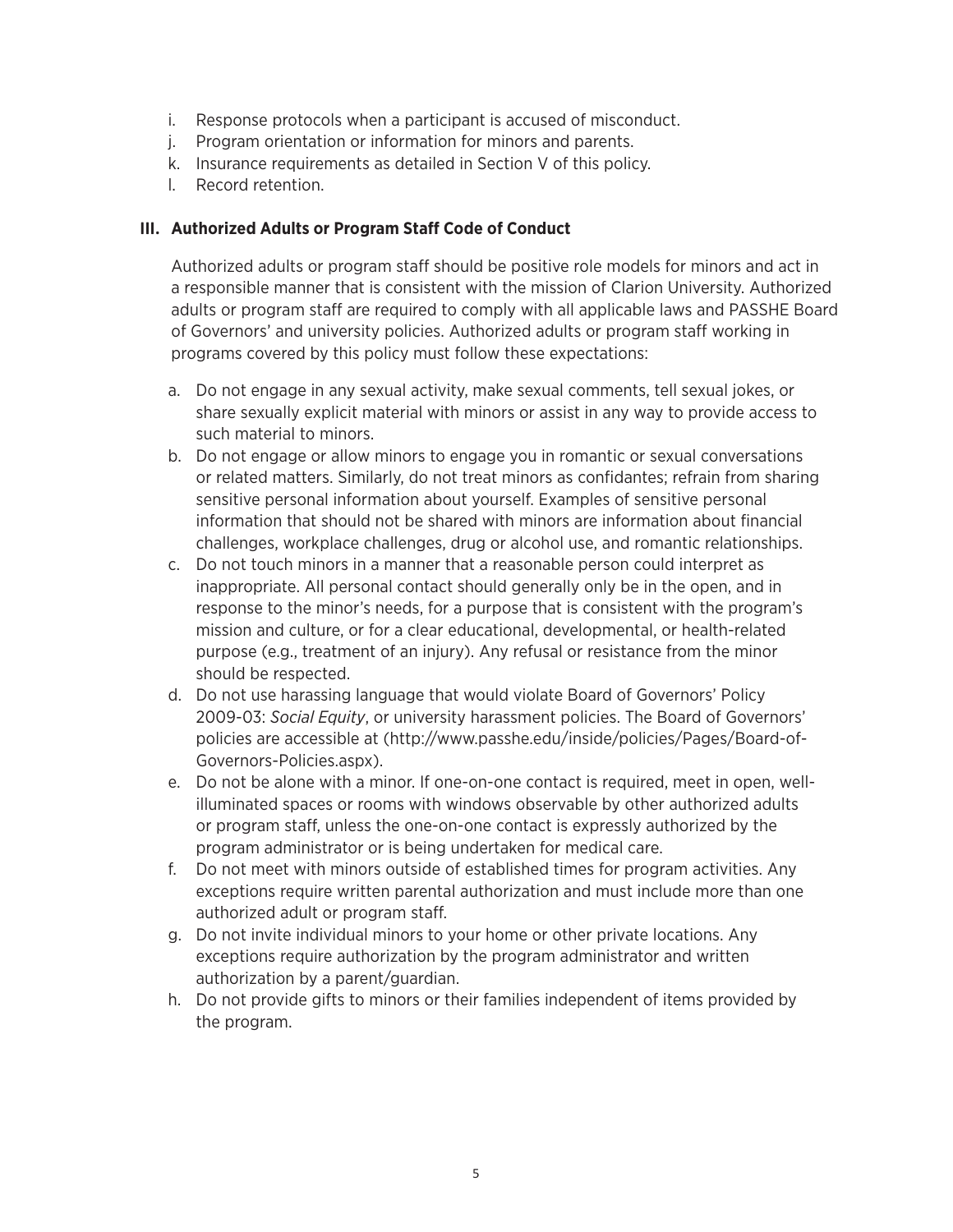- i. Do not engage or communicate with minors except for an educational or programmatic purpose; the content of the communication must be consistent with the mission of the program and the university.
- j. Do not engage in any abusive conduct of any kind toward, or in the presence of, a minor, including, but not limited to, verbal abuse, striking, hitting, punching, poking, spanking, or restraining. If restraint is necessary to protect a minor or other minors from harm, all incidents must be documented and disclosed to the program administrator and the minor's parent/guardian.
- k. Do not use, possess, or be under the influence of alcohol or illegal drugs while on duty, or in the presence of minors involved in a program, or when responsible for a minor's welfare.
- l. Do not provide alcohol or illegal substances to a minor.
- m. Do not provide medication to a minor unless authorized by the program's medication management guidelines.
- n. When transporting minors, more than one authorized adult or program staff from the program must be present in the vehicle, except when multiple minors will be in the vehicle at all times through the transportation. Avoid using personal vehicles if possible and comply with the program's transportation guidelines.
- o. Under most circumstances, a minimum of two adults must be present during all interactions with minors. Whenever feasible, follow the two deep rule: two (or more) adults should be present whenever children are involved in activities.
- p. With the residence halls, adults should not enter a child's room alone or invite children into their room alone. Do not share a room with a child.
- q. Do not shower with a minor.

In cases where there is reason or cause to suspect a violation of this policy or child abuse, an immediate report shall be made in accordance with the procedure set forth under Section VI of this policy.

#### **IV. Background Clearance Checks and Screening:**

Authorized adults and program staff, university employees and university volunteers and independent contractors shall have the following background clearance checks:

- Pennsylvania State Police criminal history record check
- Pennsylvania Department of Human Services (formerly Department of Public Welfare) Child Abuse History Clearance
- A federal criminal history record check

Background clearance checks must be completed every 36 months.

The Office of Human Resources shall coordinate the background clearance checks required of all university employees and university volunteers. Note in some instances, volunteers may be exempt from the federal criminal history record information check as specified in the Child Protective Service Law (23 Pa. C.S. §§ 6301 et seq.) University employees and university volunteers are subject to ongoing self-reporting obligations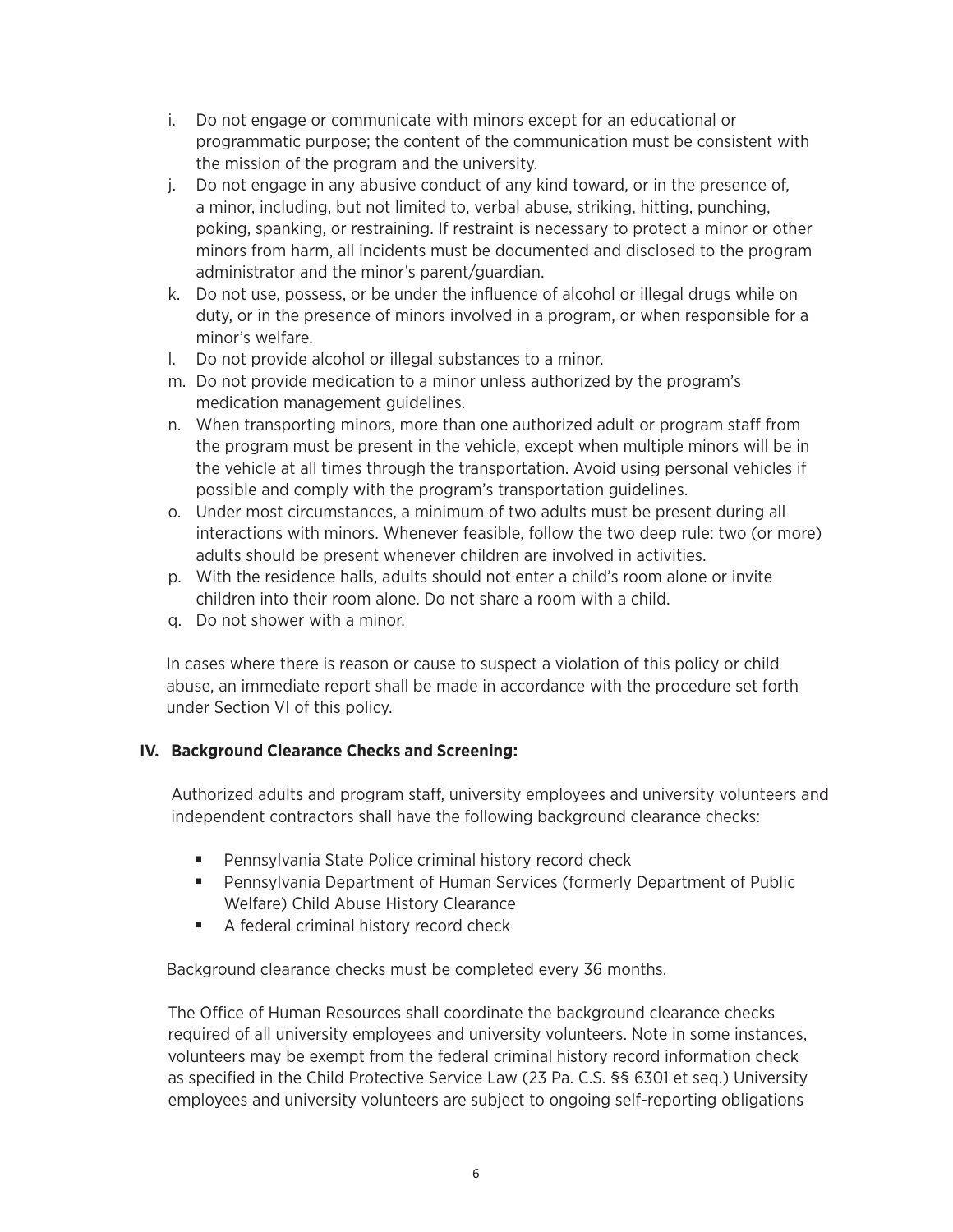to notify the Office of Human Resources within 72 hours of an arrest or conviction of a reportable offense or notice of being listed in the Department of Human Services statewide database as a perpetrator of a founded or indicated report of child abuse.

Prior to being allowed to use or lease university facilities, Program Administrators of nonuniversity-sponsored programs or non-university groups providing services to universitysponsored programs are required to certify that they have conducted the background clearance checks and determined the fitness of all authorized adults and program staff.

For compliance with the background clearance checks, consideration should also be given to the following:

- The cost for completing background checks for non-employees will be the responsibility of the individual, unless the Program Administrator specifically authorizes payment to be made.
- Non-Employee adults in third-party programs shall have the three background checks (Pennsylvania State Police criminal history record check, Department of Human Services Child Abuse History Clearance, Federal criminal history record check) required for all authorized adults and program staff who work with minors.
- Insurance riders, including coverage for facilities and child abuse must be submitted to the university, ordinarily 10 business days prior to the event/program. Failure to comply with this requirement may result in the cancellation of the event/program.
- Program organizer must submit to the university the required background check certification document, ordinarily 10 business days prior to the event/ program.

#### **V. Insurance Requirements**

CLARION CAMPS: A camp health form must be submitted for each camper and the Program Administrator must submit a certification that this form has been or will be obtained. The form must include sections for health-related information, permission to photograph, certification that the camper is covered by a valid health insurance policy, a "hold harmless" section, and a section for the parent or guardian to attest that they have reviewed the camp safety brochure with their child.

EXTERNAL CONFERENCES/CAMPS: A camp health form must be submitted for each camper and the Program Administrator must submit a certification that this form has been or will be obtained. In addition, the user must provide evidence that valid liability insurance is in place that meets or exceeds the requirements of the University and Pennsylvania State System of Higher Education.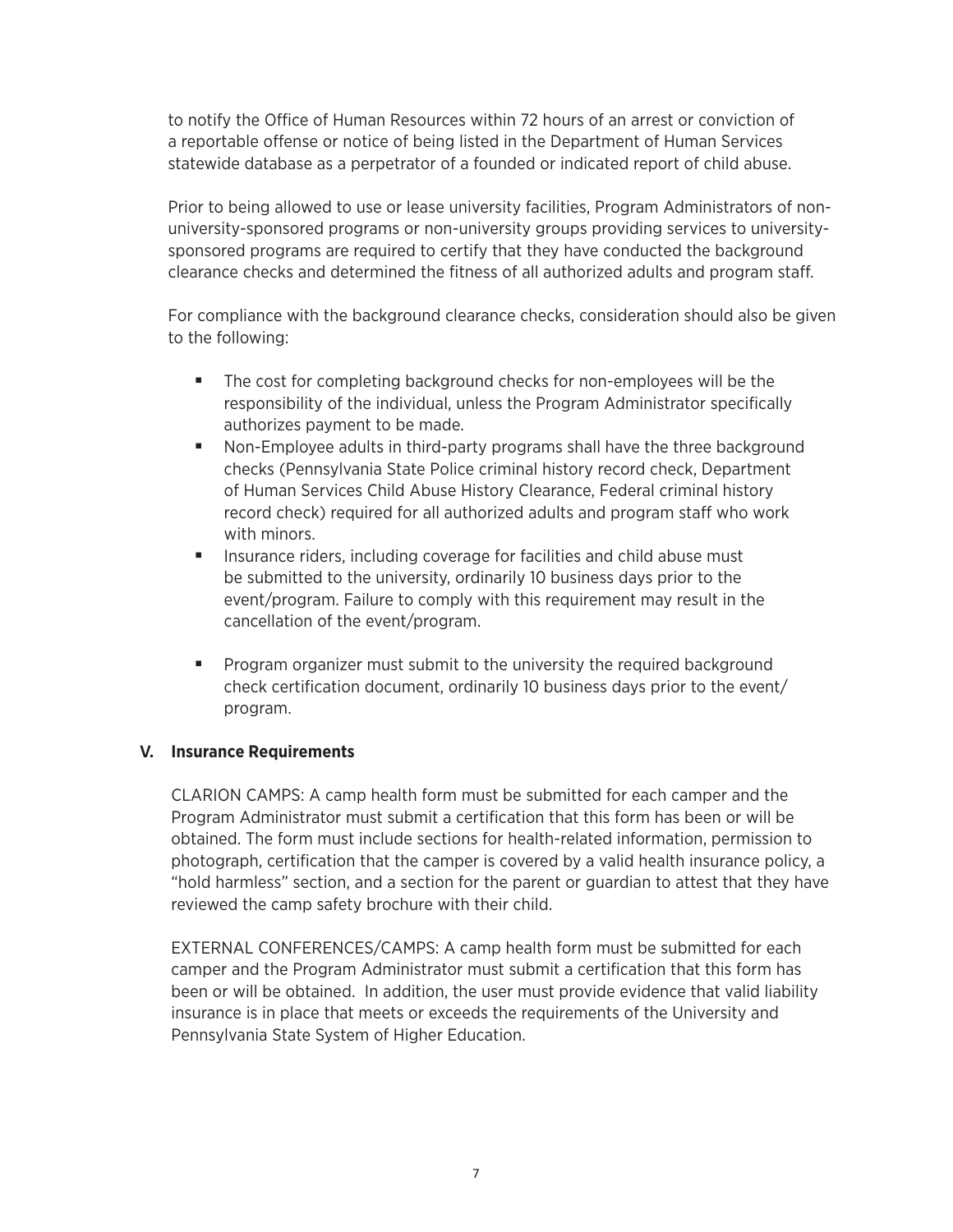#### **VI. Reporting Obligations**

#### **a. Reporting of Child Abuse**

In a situation of suspected child abuse, all members of the university community, independent contractors and vendors, and volunteers are mandated reporters and shall receive appropriate training accordingly.

All mandated reporters shall make an immediate report of suspected child abuse or cause a report to be made if they have reasonable cause to suspect that a child is a victim of child abuse under any of the following circumstances:

- The mandated reporter comes into contact with the child in the course of employment, occupation, and practice of a profession or through a regularly scheduled program, activity, or service.
- The mandated reporter is directly responsible for the care, supervision, guidance, or training of the child, or is affiliated with an agency, institution, organization, school, regularly established church or religious organization, or other entity that is directly responsible for the care, supervision, guidance, or training of the child.
- A person makes a specific disclosure to the mandated reporter that an identifiable child is the victim of child abuse.
- An individual 14 years of age or older makes a specific disclosure to the mandated reporter that the individual has committed child abuse.
- o The minor is not required to come before the mandated reporter in order for the mandated reporter to make a report of suspected child abuse. The mandated reporter does not need to determine the identity of the person responsible for the child abuse to make a report of suspected child abuse.
- o Mandated reporters must immediately make an oral report of suspected child abuse to the University's Chief of Police (who is the University's designated contact person) at (814-393-2111) and the Department of Human Services (DHS) at 800-932-0313. A written report to DHS using electronic technologies may be used when available. If an oral report is made, a written report shall also be made within 48 hours to DHS or the county agency assigned to the case as prescribed by DHS.
- o Immediately following the report to DHS, the mandated reporter must notify the University designated contact person in charge, the University's Chief of Police who will assume responsibility for facilitating the university's cooperation with the investigation of the report.

#### **b. Reporting of Arrests and Convictions**

All employees, volunteers and program administrators must provide notice to the Office of Human Resources if they or an authorized adult or program staff are: (1) arrested for, or convicted of, an offense that would constitute grounds for denial of employment or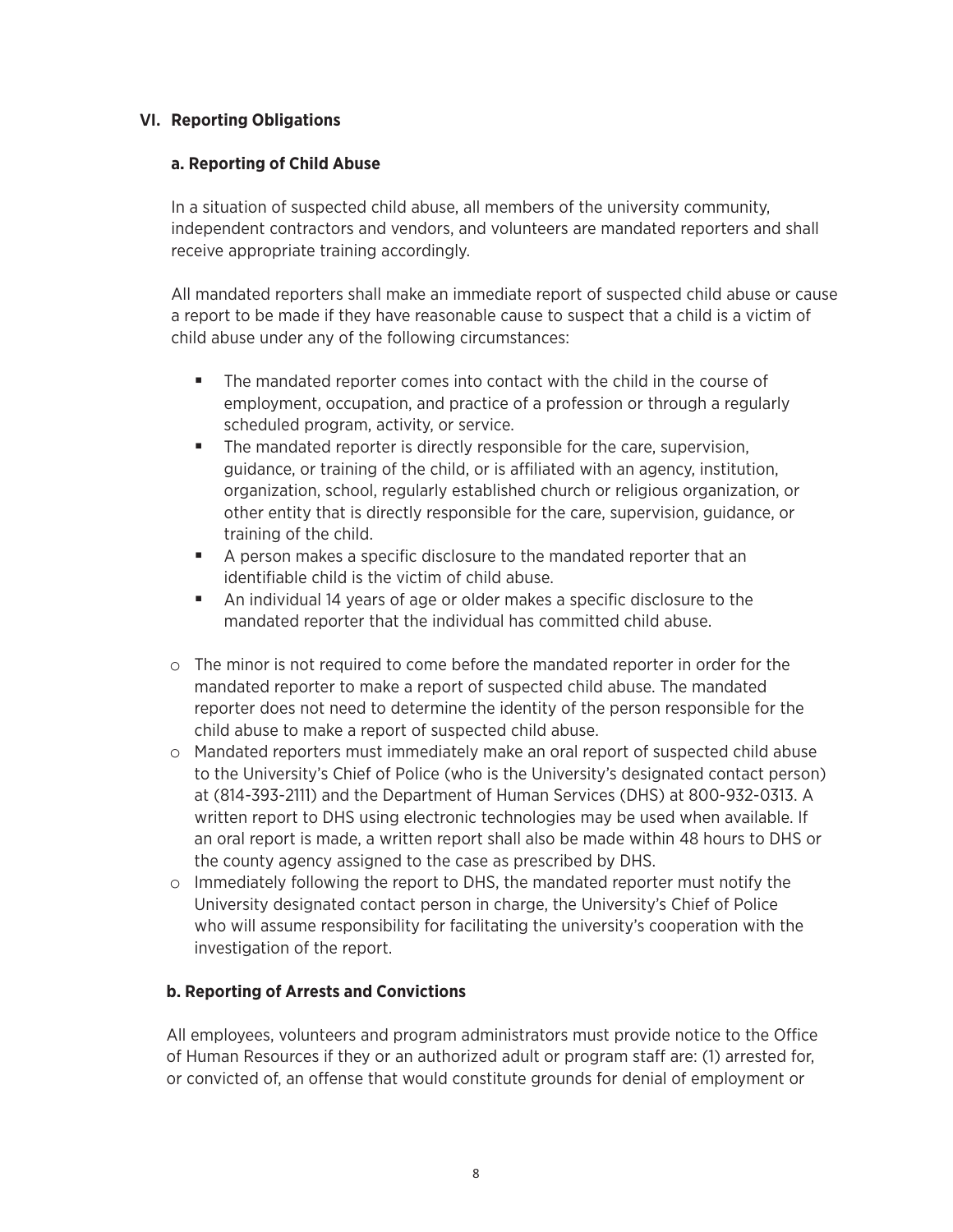participation in a program, activity or service; or (2) are named as a perpetrator in a founded or indicated report under the Child Protective Services law (23Pa.C.S. §§ 6301. et seq.). The employee, volunteer, or program administrator shall provide such written notice within 72 hours of arrest, conviction, or notification that the person has been listed as a perpetrator in the statewide database. The failure of an employee or program administrator to make a written notification, as required, is a misdemeanor of the third degree.

If the employer or program administrator has a reasonable belief that the employee or volunteer has been arrested or convicted of a reportable offense, or was named as a perpetrator in a founded or indicated report under the Child Protective Services Law, or if an employee or volunteer has notice of activity that would be sufficient to deny employment or program participation, the employer must immediately require the employee or volunteer to immediately submit current information for required criminal background screening clearances in accordance with applicable procedures, standards, and guidelines as established by the chancellor.

#### **VII. Training**

Mandated Reporter Training: Mandated reporters shall receive annual training as if designated a mandated report by Pennsylvania law.

Health, Wellness, Safety, and Security Training: All authorized adults or program staff who participate in programs involving minors are required to be trained on policies and issues related to minor safety and security. The training should be completed annually. Documentation of training completion is required to be maintained by the Program Administrator. Program Administrators of non- university-sponsored programs or nonuniversity groups providing services to university-sponsored programs are required to certify that they have satisfactorily completed required training before being allowed to use university facilities.

Training should address the following topics:

- Basic warning signs of abuse or neglect of minors.
- Guidelines for protecting minors from emotional and physical abuse and neglect.
- Information about responsibilities, expectations, and liabilities.
- Requirements and procedures for reporting incidents of suspected abuse, neglect, or improper conduct.
- Information on laws (including mandatory reporting), policies, procedures, enforcement, and confidentiality.
- Crisis and emergency responses.
- Safety and security precautions.
- Program Staff Code of Conduct.
- Participant conduct management and disciplinary procedures.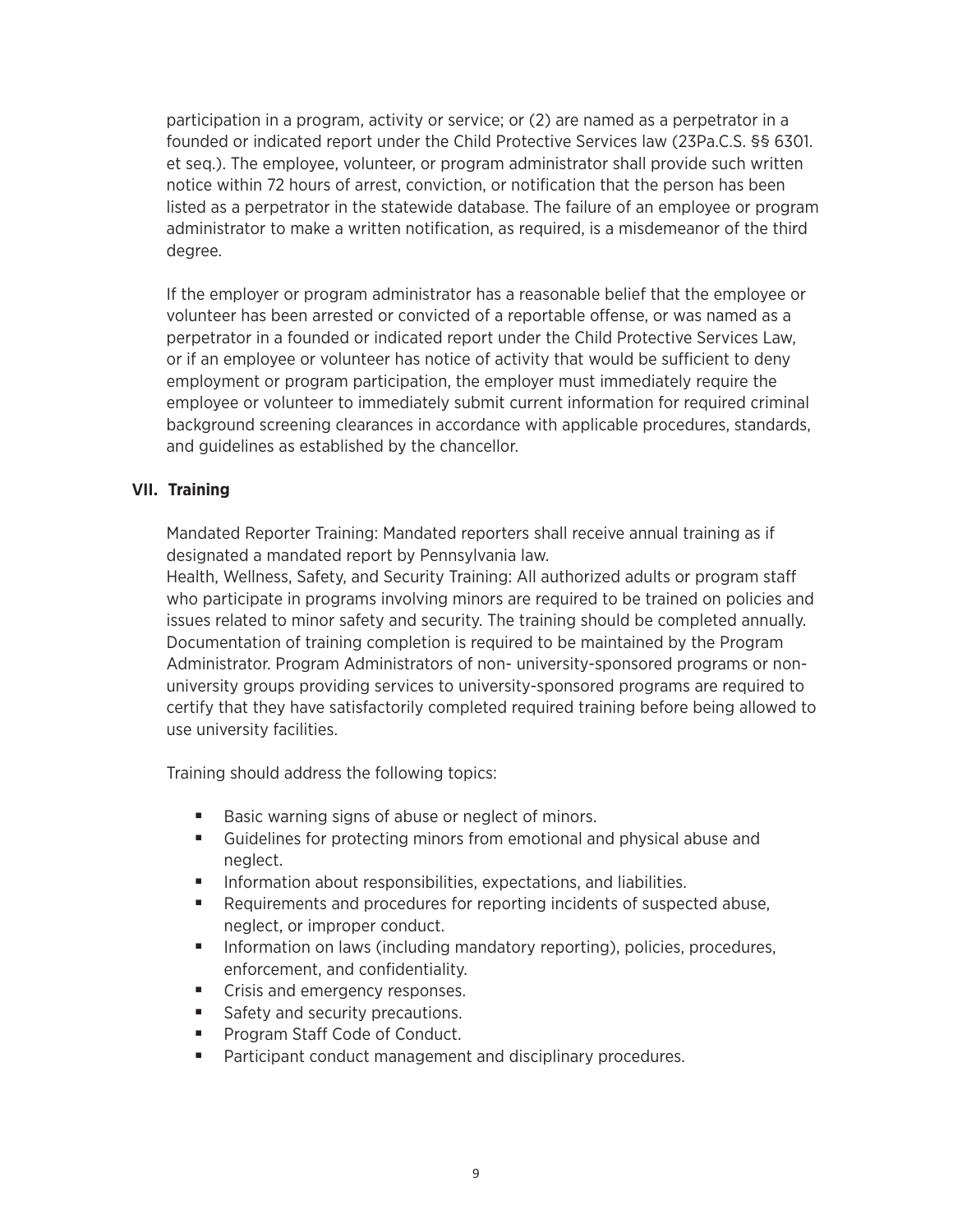#### **VIII. Supervision Ratio**

- o Standards for residential programs:
	- No minor under the age of 10 is allowed to participate unless accompanied by a parent or guardian.
	- One staff member for every twelve campers ages 10 to 17
- o Standards for day programs:
	- No minor under the age of 6 is allowed to participate unless accompanied by a parent or guardian.
	- One staff member for every twelve participants ages 6 to 17.

#### **IX. Facilities Use Agreements**

The University's licensing, leasing, or allowing the use of university facilities for nonuniversity sponsored programs or events primarily serving minors are required to include language in the agreement requiring identification of authorized adults or program staff, supervision ratios, adult code of conduct, training, and background screening consistent with this policy.

**X. Effective Date:** December 31, 2014